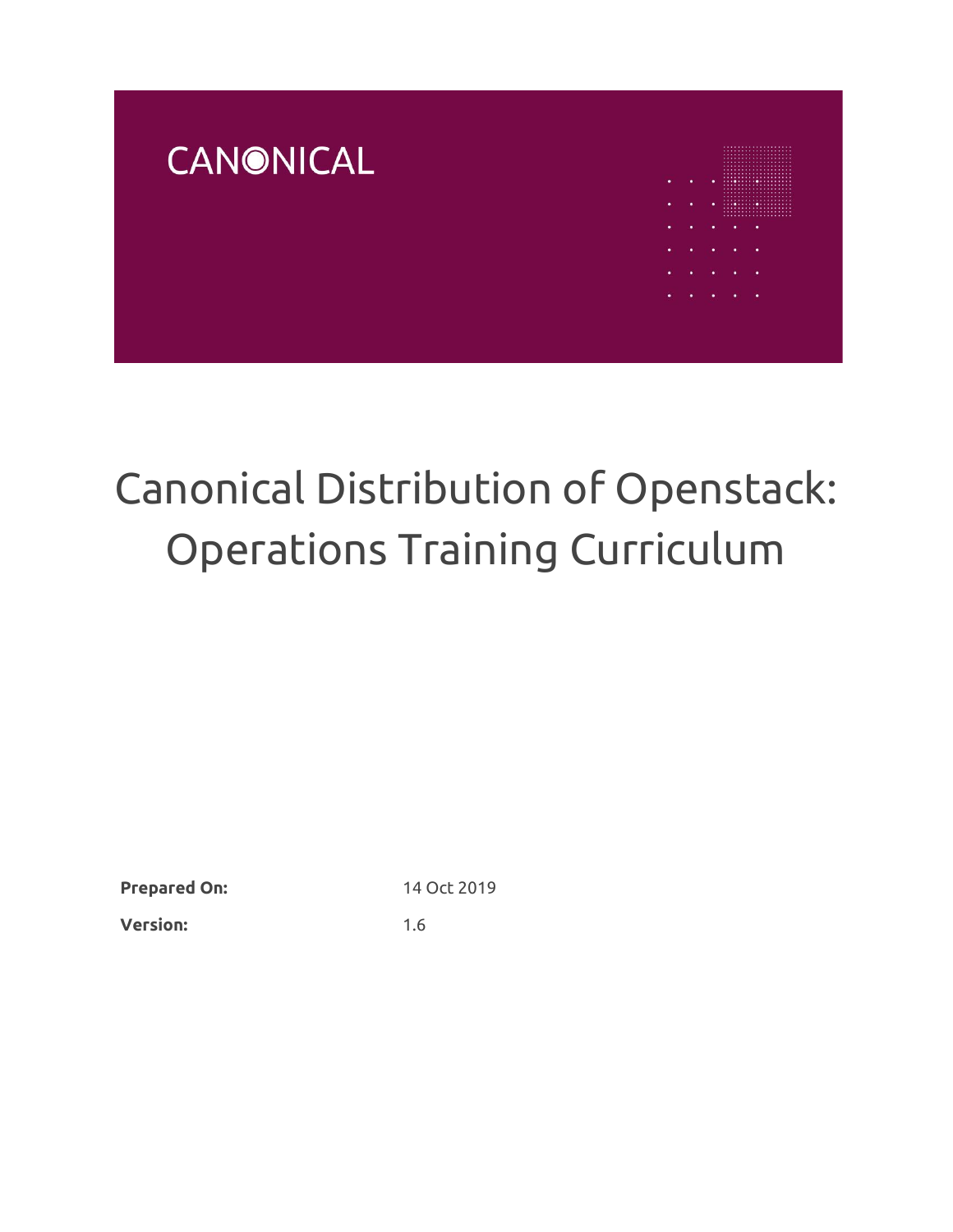## **Page Index**

| Introduction & Scope              | $\mathbf{2}$   |
|-----------------------------------|----------------|
| Module 1: MaaS - Day 1            | $\mathbf{2}$   |
| <b>MAAS Overview Presentation</b> | $\overline{2}$ |
| Management/Scaling                | $\overline{2}$ |
| Networking                        | $\overline{2}$ |
| Images                            | $\mathbf{3}$   |
| Machines                          | 3              |
| Composable Machines (Pods)        | 3              |
| Backup/Restore                    | 3              |
| Upgrade                           | 3              |
| <b>Problem Resolution</b>         | 3              |
| Module 2: Juju - Day 2            | 3              |
| General operation, CLI and UI     | 3              |
| Management/Scaling                | 4              |
| Backup/Restore                    | 4              |
| Upgrade                           | 4              |
| Charm Operations                  | 4              |
| Monitoring (Charms)               | 4              |
| Capacity                          | 4              |
| <b>Problem Resolution</b>         | 5              |
| Module 3: OpenStack - Days 3-5    | 5              |
| OpenStack Overview                | 5              |
| Identity management               | 5              |
| Dashboard                         | 5              |
| Image management                  | 5              |
| Compute                           | 6              |
| Storage                           | 6              |
| <b>Block Storage</b>              | 6              |
| Ceph Storage                      | 6              |
| Object Storage                    | 6              |
| Networking                        | 6              |
| Heat/Orchestration                | $\overline{7}$ |
| Backup/Restore                    | $\overline{7}$ |
| High Availability                 | $\overline{7}$ |
| <b>Problem Resolution</b>         | 7              |
| Troubleshooting                   | $\overline{7}$ |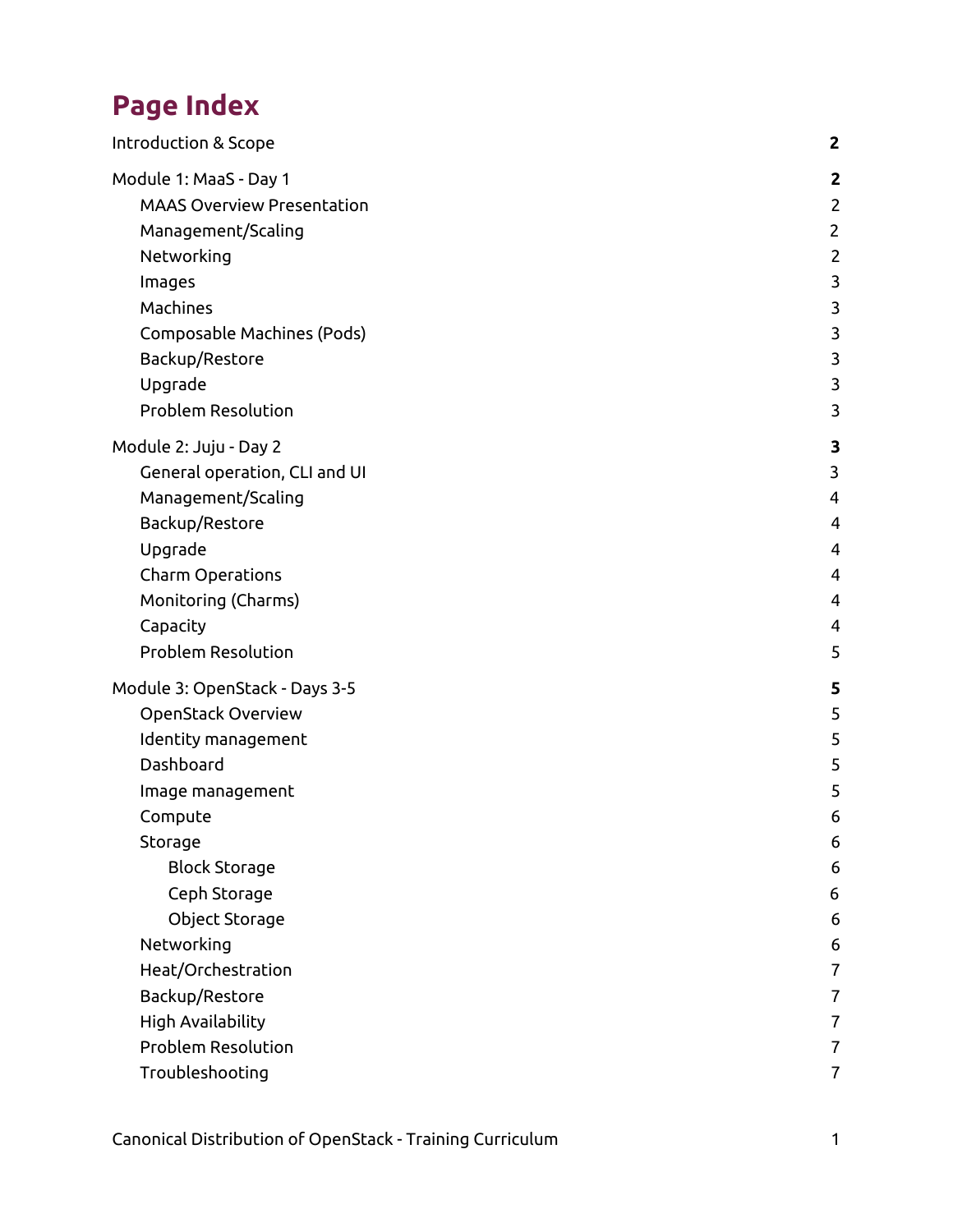## <span id="page-2-0"></span>**Introduction & Scope**

This course is intended to enable the Customer to assume operations knowledge of their OpenStack environment. As such it will teach the Customer the additional skills and knowledge set needed to achieve this aim.

Each module will contain a theory session (Presentation by Instructor) followed immediately by a practical lab. In this way the student is gaining practical experience while the information is still fresh in their minds. The practical lab will contain a series of core competencies for the module and the student will sign off on successful completion of each that they have mastered the competency. They will also retain complete step-by-step documentation for later re-use. In this way we try to avoid the deer-in-the-headlights effect when a student is confronted with practical application of theory weeks or months after learning it (which is why some people then require "shadowing" by an engineer to teach the core competencies again)

## <span id="page-2-1"></span>**Module 1: MaaS - Day 1**

#### <span id="page-2-2"></span>MAAS Overview Presentation

<span id="page-2-3"></span>This module will provide an overview of MAAS

#### Management/Scaling

Management of the KVM/LXD hosts, an/or the physical nodes and virtual instances which resides on it. Rack Controllers Region controllers Adding Controllers Adding / Removing machines High Availability

#### <span id="page-2-4"></span>Networking

Network Discovery Availability Zones Subnet Management DHCP IP Ranges Other Network Considerations

Canonical Distribution of OpenStack - Training Curriculum 2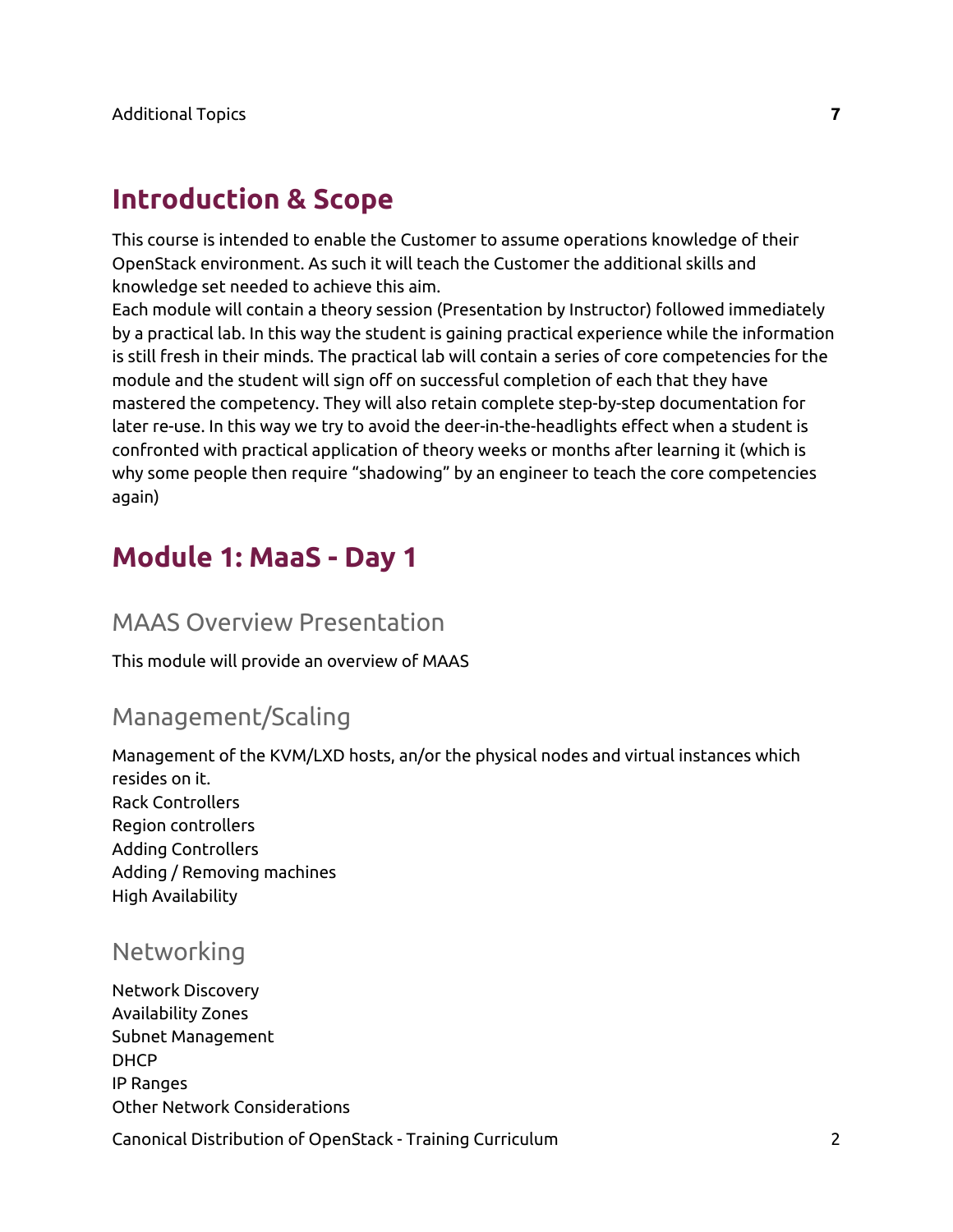#### <span id="page-3-0"></span>Images

## Machines

Power Management Enlistment Commission Deployment

## <span id="page-3-1"></span>Composable Machines (Pods)

Adding a Pod Adding a VM

## <span id="page-3-2"></span>Backup/Restore

<span id="page-3-3"></span>Backup and restoration of the MAAS and PostgreSQL

#### Upgrade

MAAS upgrade PostgreSQL upgrade

## <span id="page-3-4"></span>Problem Resolution

Hardware Testing Recover from node failure Problem diagnosis and resolution

# <span id="page-3-5"></span>**Module 2: Juju - Day 2**

## <span id="page-3-6"></span>Juju general operation, CLI and UI

This module will cover the general operations of working with Juju in a Juju-deployed **OpenStack** CLI – Overview and Authentication Juju Client CLI Usage Juju CLI Command reference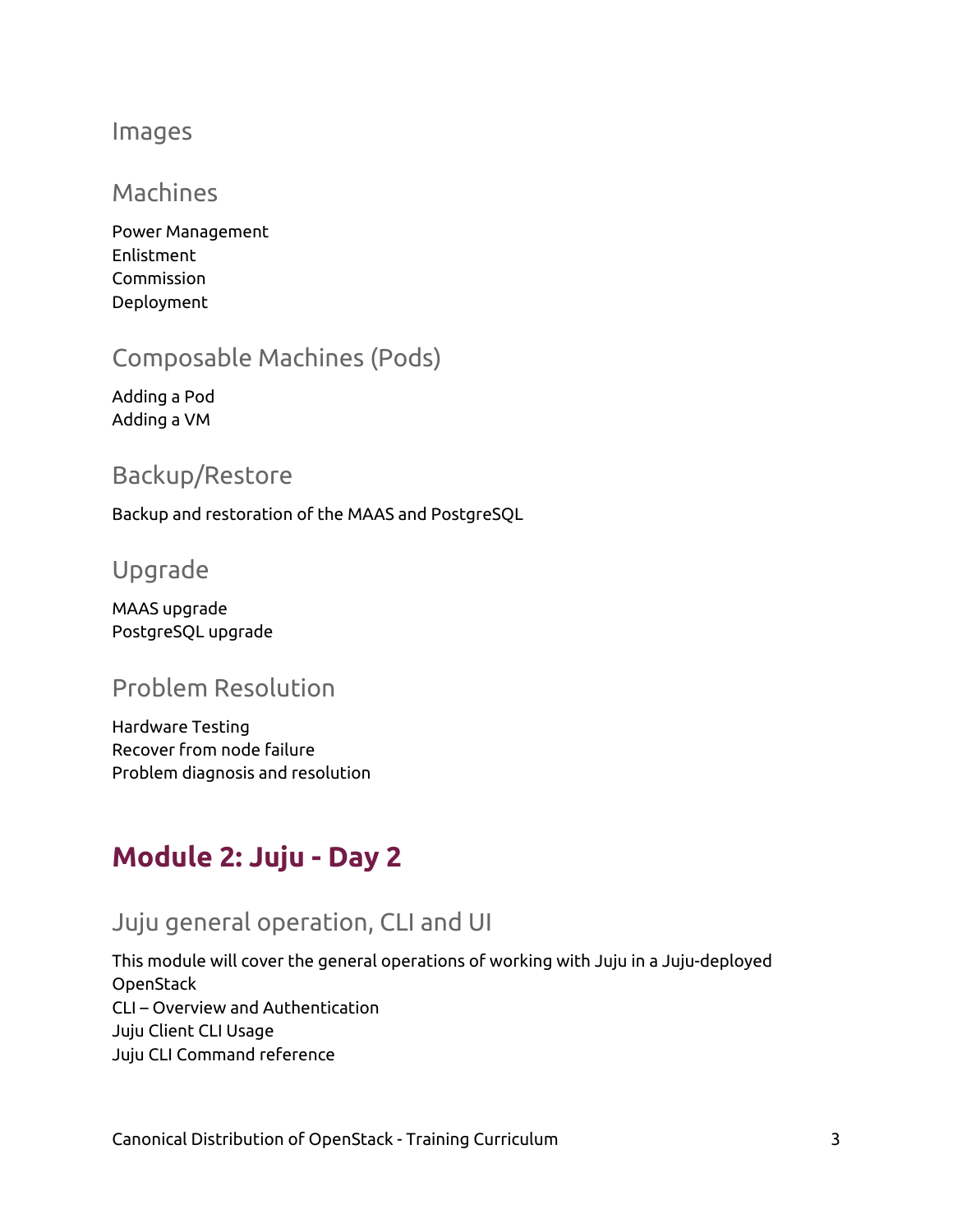## <span id="page-4-0"></span>Management/Scaling

Controller High-Availability Application High-Availability Scaling Up/Down Scaling applications Removing things Configuring Deploying applications - advanced

## <span id="page-4-1"></span>Backup/Restore

<span id="page-4-2"></span>Backup and restoration of the juju controller

## Upgrade

Upgrading a machine series Upgrading models Upgrading applications (charms) Juju client upgrade

## <span id="page-4-3"></span>Charm Operations

Actions: Working with Actions Charm Writing: Actions Hooks Charm Writing: Hooks Debugging Charms Charm Hook Debugging

## <span id="page-4-4"></span>Monitoring (Charms)

Alarm and Alert Management Monitoring Alert Setup Hardware and software failure monitoring and application of fixes

## <span id="page-4-5"></span>**Capacity**

Application Metrics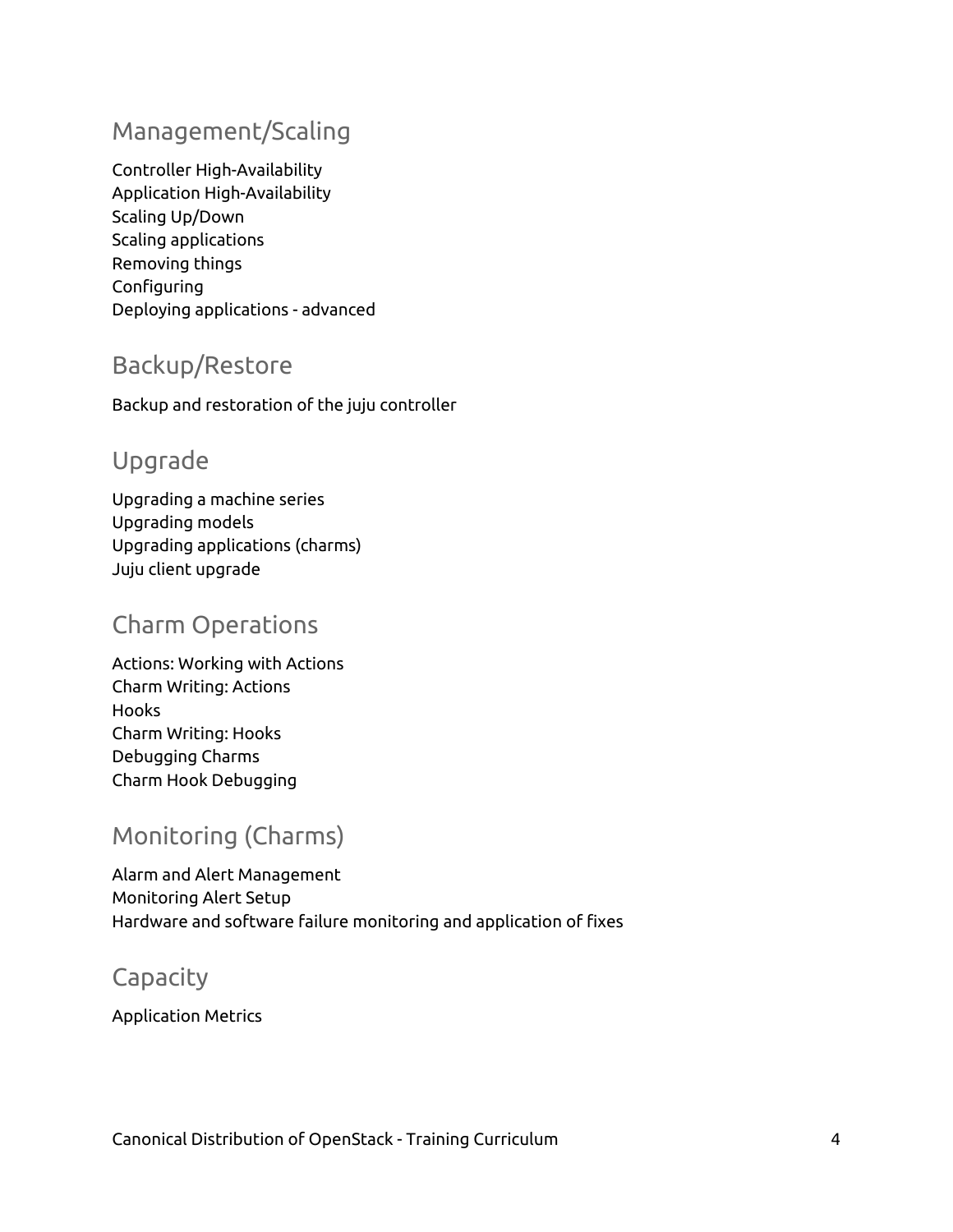## <span id="page-5-0"></span>Problem Resolution

Incident Management Problem Identification and description Problem diagnosis and resolution Adding / Removing diagnostic and support tools and services

- Test the node
- Recover from node failure

● Replace failed hardware Diagnostic Changes Workaround Implementation

# <span id="page-5-1"></span>**Module 3: OpenStack - Days 3-5**

## <span id="page-5-2"></span>OpenStack Overview

This module will provide a quick high-level overview of OpenStack. Presentation Content:

- Understand the components that make up the cloud
- Use of the OpenStack API/CLI, Authentication

#### <span id="page-5-3"></span>Identity management

This module will deal with Identity management within OpenStack. Presentation Content:

- Manage Keystone catalogue services and endpoints
- Manage/Create domains, groups, projects, users, and roles
- Manage the identity service
- Verify operation of the Identity service

## <span id="page-5-4"></span>Dashboard

This module will briefly deal with the Horizon dashboard. Presentation Content:

- Verify operation of the Dashboard
- Configuration
- Scaling
- Troubleshooting

#### <span id="page-5-5"></span>Image management

This module will deal with the Glance image management system.

Canonical Distribution of OpenStack - Training Curriculum 5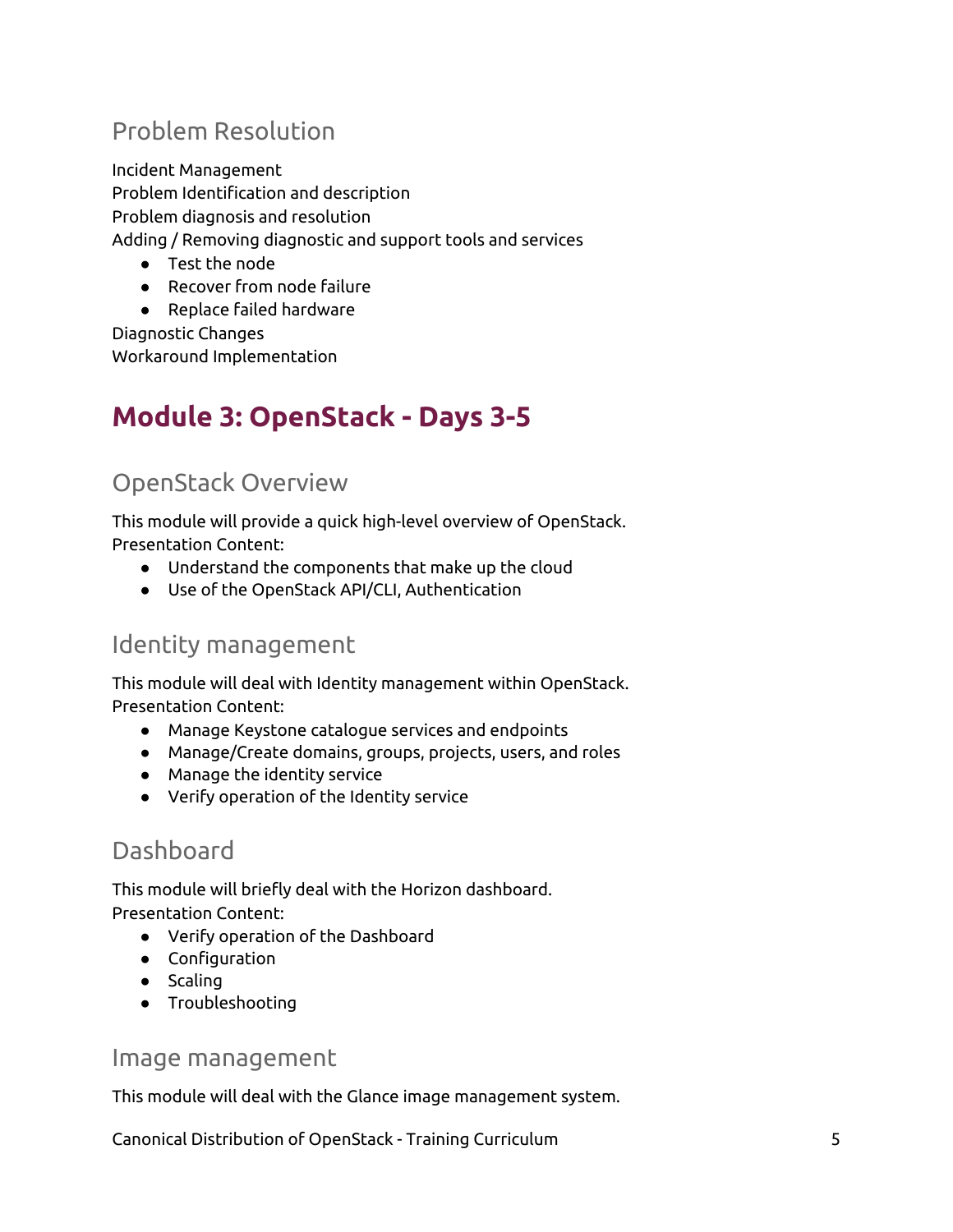Presentation Content:

- Image Management (Add, Update, Remove)
- Image Service operation verification
- Storage backing

#### <span id="page-6-0"></span>Compute

This module will go in depth on the Nova compute component. Presentation Content:

- Internal architecture
- Flavors, Keypairs, Host consoles, Floating IP addresses, Snapshots, Quotas
- Compute Instances, recovering, deleting, moving
- Scaling
- Nova Service operation verification
- Disaster Recovery

#### <span id="page-6-1"></span>Storage

#### <span id="page-6-2"></span>Block Storage

This module will deal with Cinder block storage. Presentation Content:

- Volumes, Quotas, Snapshots, Encryption, Migration
- Backup and restore disks, volumes and snapshots
- Troubleshooting, i.e. disk full, etc

#### <span id="page-6-3"></span>Ceph Storage

This module will touch on Ceph storage. Presentation Content:

- Adding/Removing OSD Devices
- Adding removing nodes
- Troubleshooting/preventive actions

#### <span id="page-6-4"></span>Object Storage

This module will touch on Swift object storage.

Presentation Content:

- Swift API
- Client libraries
- Authentication

#### <span id="page-6-5"></span>Networking

This module will deal with the Neutron networking module.

Canonical Distribution of OpenStack - Training Curriculum 6